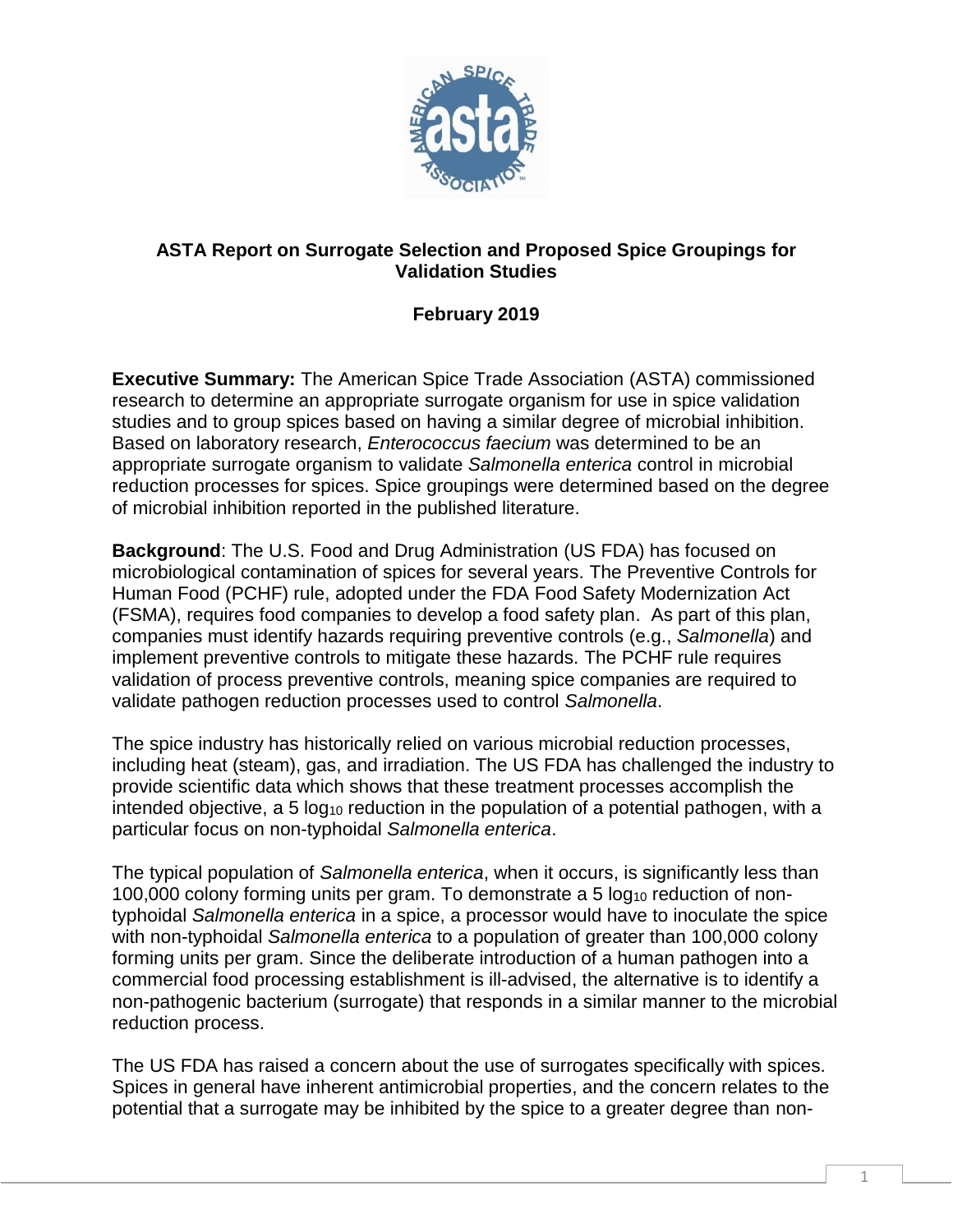

typhoidal *Salmonella enterica*. If this were in fact true, the microbial reduction estimated by the surrogate in response to an antimicrobial process could be greater than the actual reduction of the pathogen, because of the differences in inhibition between the surrogate and the pathogen due to the inherent nature of the spice.

The US FDA recommended that ASTA develop data demonstrating the relative inhibition of the proposed surrogate, *Enterococcus faecium*, and a group of nontyphoidal *Salmonella enterica*. The US FDA has also suggested that they will not require validation data to be collected for each and every spice individually. Rather, FDA agreed in principle to the approach of separating the spices into groupings. A validated process for one spice in the group would be considered representative of all of the spices in the group.

**Data Request 1**: Provide data demonstrating the relative inhibition of the proposed surrogate, *Enterococcus faecium*, and a group of non-typhoidal *Salmonella enterica* by individual spices.

At US FDA's request, ASTA had research conducted to evaluate four spices for inhibitory action against *Salmonella enterica* and *Enterococcus faecium*. The spices specifically identified by US FDA for research were:

- Allspice (berry)
- Cinnamon (bark)
- Cloves (bud)
- Oregano (leaf)

These four spices are representative of spices that could have the greatest inhibitory impact on microorganisms, both pathogenic and surrogates. The inhibitory effect of these four spices was measured against five different strains of *Salmonella enterica* (three of which were obtained from US FDA and were isolated from spices), and *Enterococcus faecium*. The inhibitory effect was assessed by a standard disk-diffusion assay, where zones of inhibition were measured. The interpretation of the results of this assay can be summarized as: smaller zones of inhibition indicate less inhibition, larger zones indicate greater inhibition.

The results of the ASTA study show that the zones of inhibition for the surrogate *Enterococcus faecium* were either statistically not different from, or statistically smaller (less inhibition) than, the zones of inhibition for the five strains of non-typhoidal *Salmonella enterica*.

The results of the statistical analysis of the zones of inhibition for all four spices are given in Table 1. *Enterococcus faecium* had the smallest zone of inhibition for all four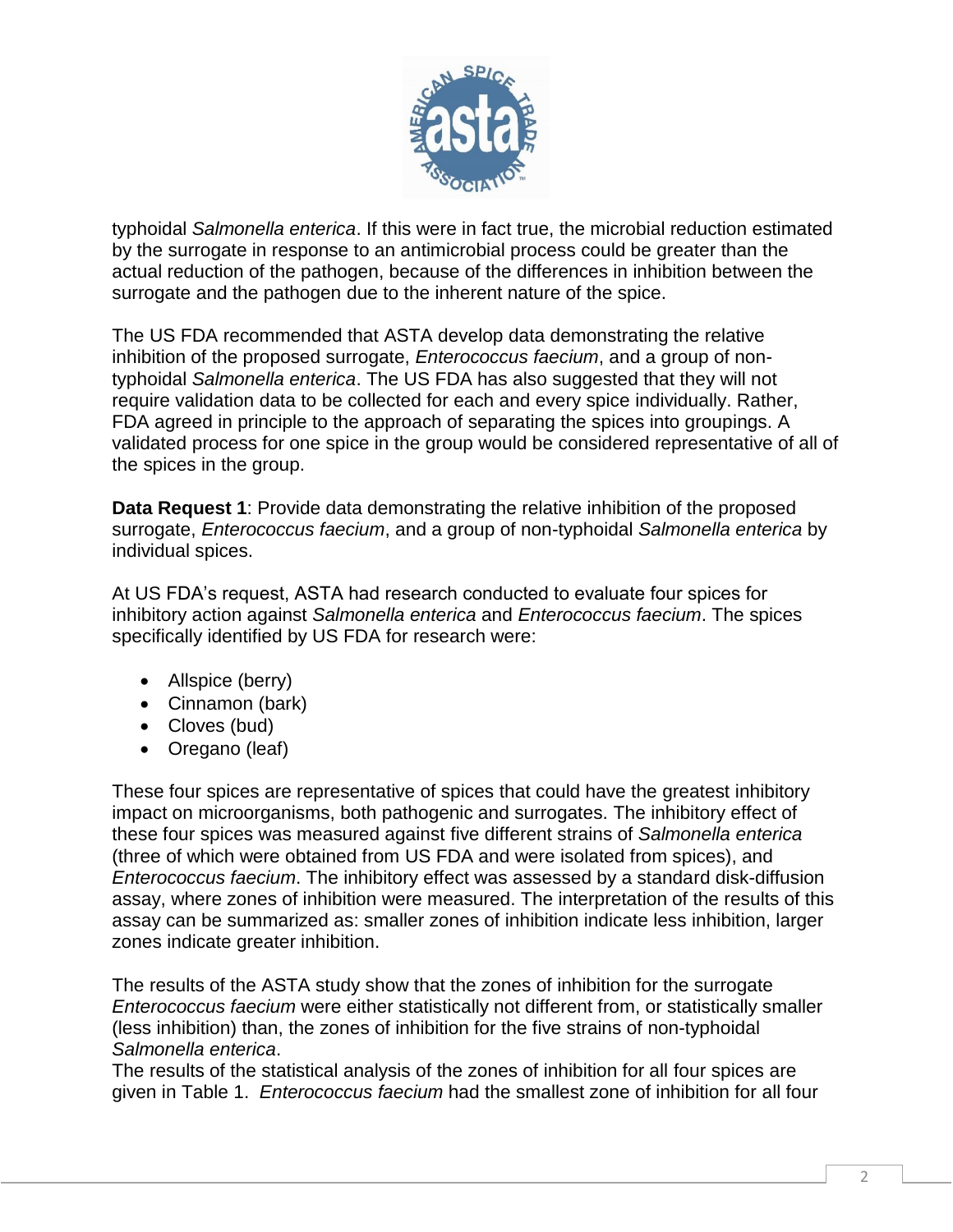

spices, indicating that it was inhibited less by these four spices than the five strains of non-typhoidal *Salmonella enterica*.

The conclusion from these experiments is that for the specific spices tested in this experiment, the proposed surrogate *Enterococcus faecium* was inhibited by the spices to the same degree, or less than, the five strains of non-typhoidal *Salmonella enterica* tested.

**Data Request 2**: Propose a method of grouping spices.

There are at least two approaches to grouping spices in regard to validating microbial interventions. The first is to group by the part of the plant from which the spice is derived, while the second takes into account the inherent antimicrobial properties within the spice itself. It is the consensus opinion of ASTA that the most relevant characteristic of spices for the purpose of validating microbial reduction processes is their ability to inhibit microorganisms. ASTA met with FDA in 2017 to discuss the idea of developing groupings of spices for use in validation studies. FDA officials agreed to the concept of groupings and recommended that ASTA develop a technical justification for their basis.

The ability to inhibit microorganisms is relevant to both the pathogenic bacteria in question (especially *Salmonella enterica*) and proposed surrogate bacteria, including *Enterococcus faecium*. Billing and Sherman (1998) published a review on spices that included an evaluation of their antimicrobial potential (Figure 1). The results of this review can be used to categorize the 30 spices (including garlic and onion) into 3 categories (>75% inhibition, 50%-75% inhibition, and <50% inhibition), based on the spice's inherent ability to inhibit microorganisms (Table 2).

The American Spice Trade Association (2016) has a "spice list", which identifies the part of the plant from which the individual spice is derived. The list is summarized in Table 3. The ASTA list categorizes 51 spices into nine different categories, based on the part of the plant from which the spice is derived.

Table 4 lists the spices that appear on the ASTA (2016) list and are not included in the Billing and Sherman (1998) paper. With the exception of mace (the only spice derived from the plant's aril), all of the categories in the ASTA list were represented in the Billing and Sherman paper. As a default position, in the absence of other data, the spices lacking specific inhibition data could be conservatively assumed to be in the category of "most inhibitory" spices, those with inhibition of more than 75%.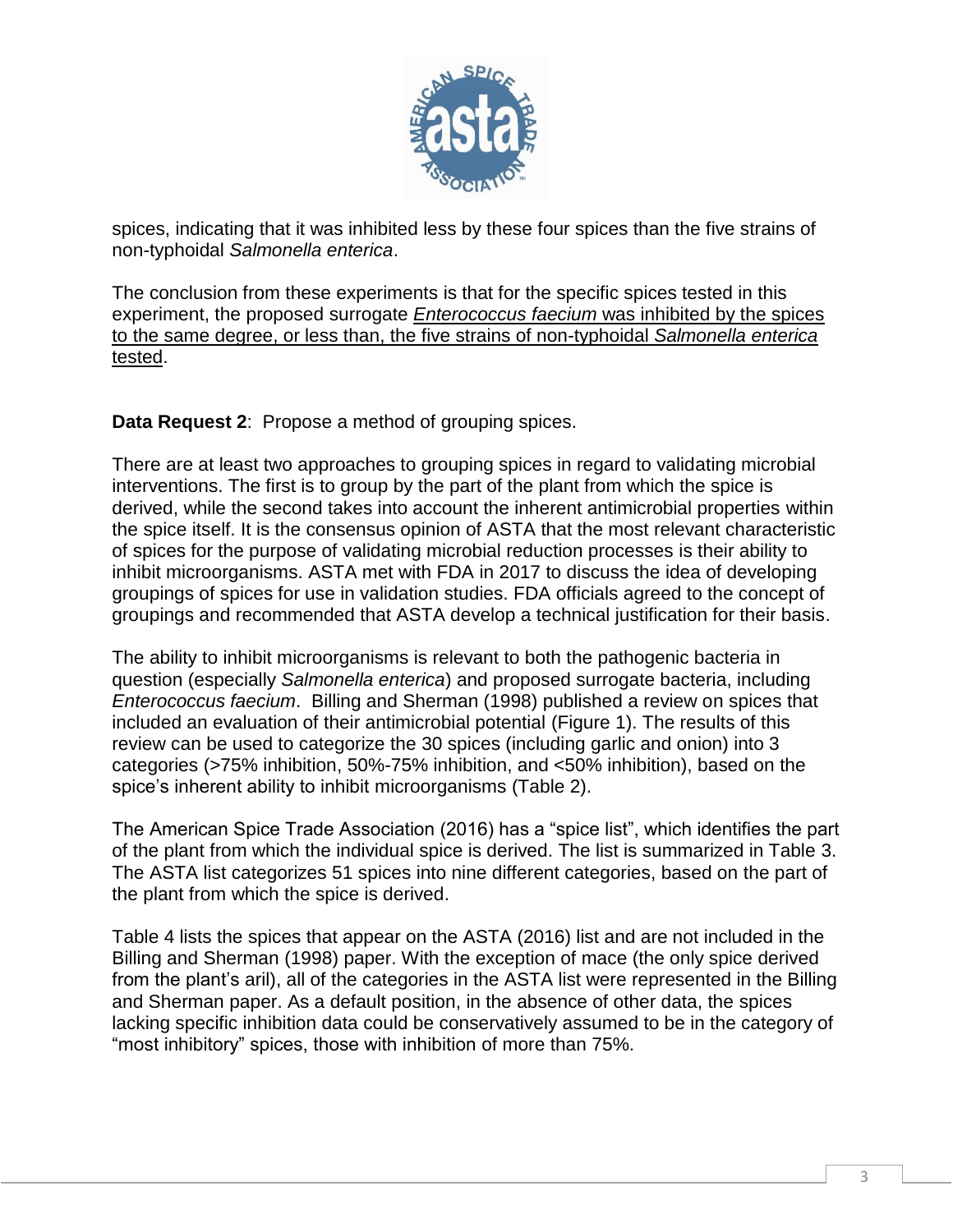

## **Conclusions:**

- 1) The currently available data suggests that the inhibitory effect of the spices tested by ASTA support the use of *Enterococcus faecium* as a surrogate for process validation. This is based on the inhibitory effects of the spices on five strains of non-typhoidal *Salmonella enterica* tested and the proposed surrogate *Enterococcus faecium. Enterococcus faecium* was inhibited to the same degree, or less than, the five strains of non-typhoidal *Salmonella enterica* tested.
- 2) Since *Enterococcus faecium* is inhibited to the same degree or less than the five strains of non-typhoidal *Salmonella enterica* tested with spices from the most inhibitory group of spices (>75% inhibition), it would not be expected to be inhibited to a greater degree by spices in the lesser inhibitory groups (75% to 50%, <50%). This means that *Enterococcus faecium* can be used as a surrogate for all spices, based on inhibition.
- 3) Based on published research, *Enterococcus faecium* can be used as a surrogate bacterium to validate microbial interventions of spices relating to *Salmonella* (Arias-Rios et al., 2019; Newkirk et al., 2018; Shah et al., 2017).
- 4) A logical approach to grouping the spices, in terms of potential validation procedures, would be to group them by inhibitory potential.
- 5) The proposed spice groupings are listed in Table 5.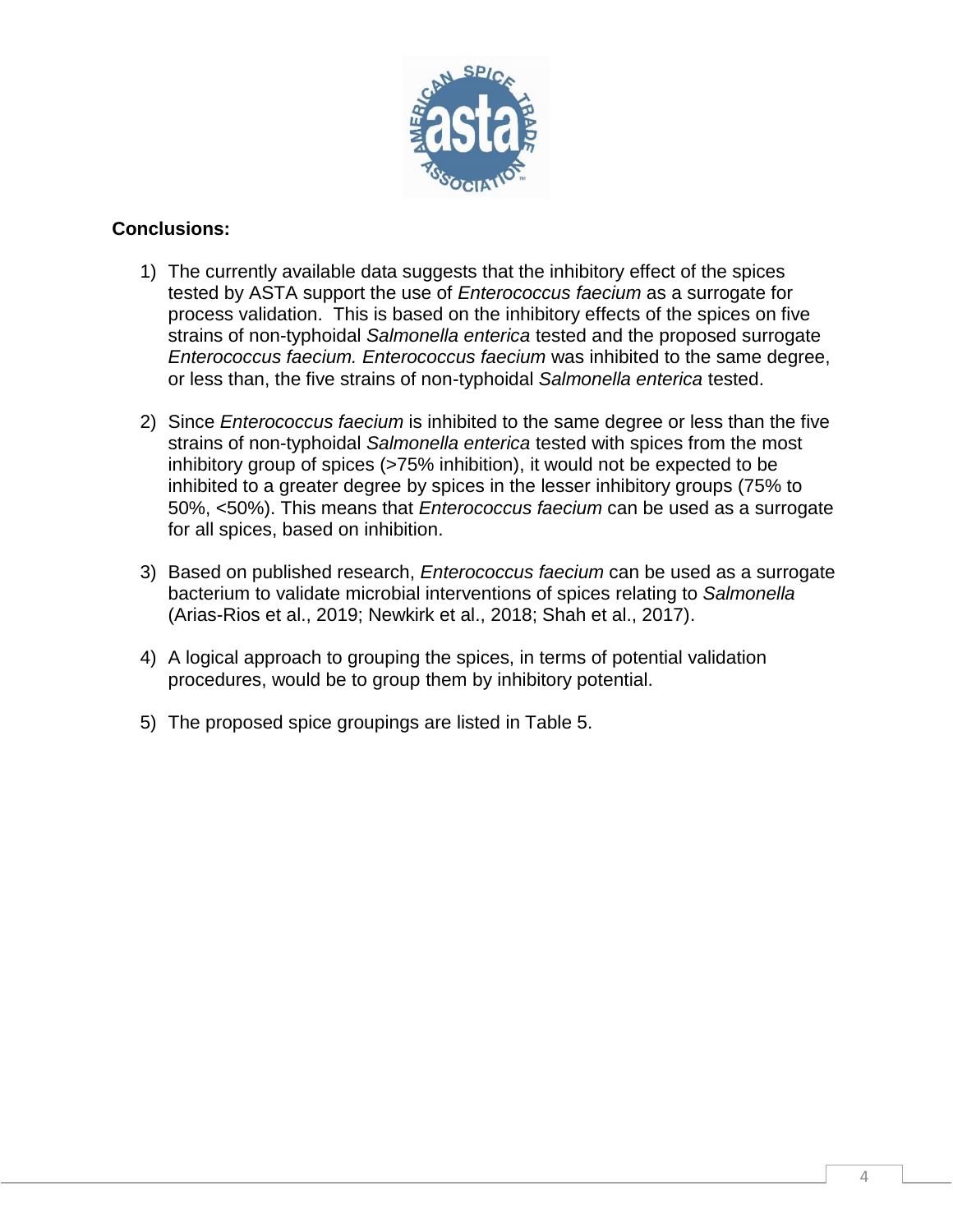

Table 1. Zones of inhibition for *S. enterica* and *E. faecium* for Allspice, Oregano, Cinnamon and Cloves

| <b>Spice</b> | <b>Bacterium</b>     | Zone of Inhibition      |  |
|--------------|----------------------|-------------------------|--|
| Allspice     | Sal1436              | $11.5^A$                |  |
|              | Sal2846              | 10.26 <sup>A</sup>      |  |
|              | Sal2867              | 9.0 <sup>A</sup>        |  |
|              | Sal9150              | 17.0 <sup>A</sup>       |  |
|              | Sal35640             | 10.34A                  |  |
|              | Enterococcus faecium | 7.97 A                  |  |
| Oregano      | Sal1436              | 11.97A,B                |  |
|              | Sal2846              | 14.1 <sup>A,B</sup>     |  |
|              | Sal2867              | $13.32^{A,B}$           |  |
|              | Sal9150              | $15.18 A, \overline{B}$ |  |
|              | Sal35640             | 17.12 <sup>A</sup>      |  |
|              | Enterococcus faecium | 10.9 <sup>B</sup>       |  |
| Cinnamon     | Sal1436              | 16.67 <sup>A</sup>      |  |
|              | Sal2846              | 17.1 <sup>A</sup>       |  |
|              | Sal2867              | 14.7 <sup>A,B</sup>     |  |
|              | Sal9150              | 14.6 <sup>A,B</sup>     |  |
|              | Sal35640             | $15.34^{A,B}$           |  |
|              | Enterococcus faecium | $6.64^{A,B}$            |  |
| Cloves       | Sal1436              | $11.5^A$                |  |
|              | Sal2846              | 12.11 <sup>A</sup>      |  |
|              | Sal2867              | 18.63A                  |  |
|              | Sal9150              | 12.52 A                 |  |
|              | Sal35640             | 10.82 <sup>A</sup>      |  |
|              | Enterococcus faecium | $11.55^{\,A}$           |  |

Zones of inhibition with different superscripts within spice type are significantly (P<0.05) different.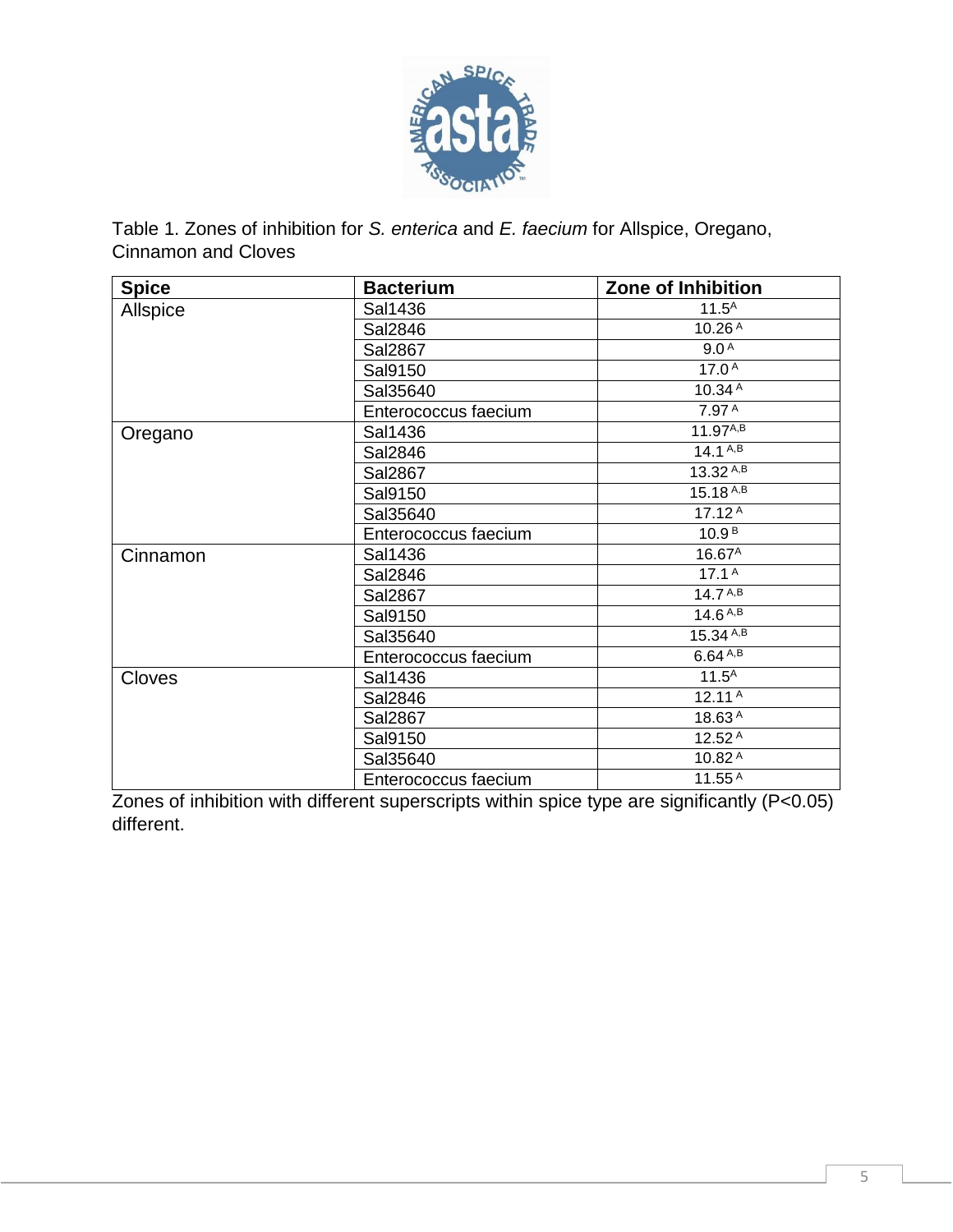

Table 2. Antimicrobial Properties (Inhibition of growth or killing) of 30 spices (Billing and Sherman, 1998).

| 75% Inhibition or greater                                                                                                                       | 50% to 75% inhibition                                                      | <50% Inhibition                                                                      |
|-------------------------------------------------------------------------------------------------------------------------------------------------|----------------------------------------------------------------------------|--------------------------------------------------------------------------------------|
| Garlic, onion, allspice<br>oregano, thyme,<br>cinnamon, tarragon,<br>cumin, cloves, lemon<br>grass, bay leaf, capsicums,<br>rosemary, marjoram, | Caraway, mint, sage,<br>fennel, coriander, dill,<br>nutmeg, basil, parsley | Cardamon, pepper<br>(black/white), ginger, anise<br>seed, celery seed,<br>lemon/lime |
| mustard                                                                                                                                         |                                                                            |                                                                                      |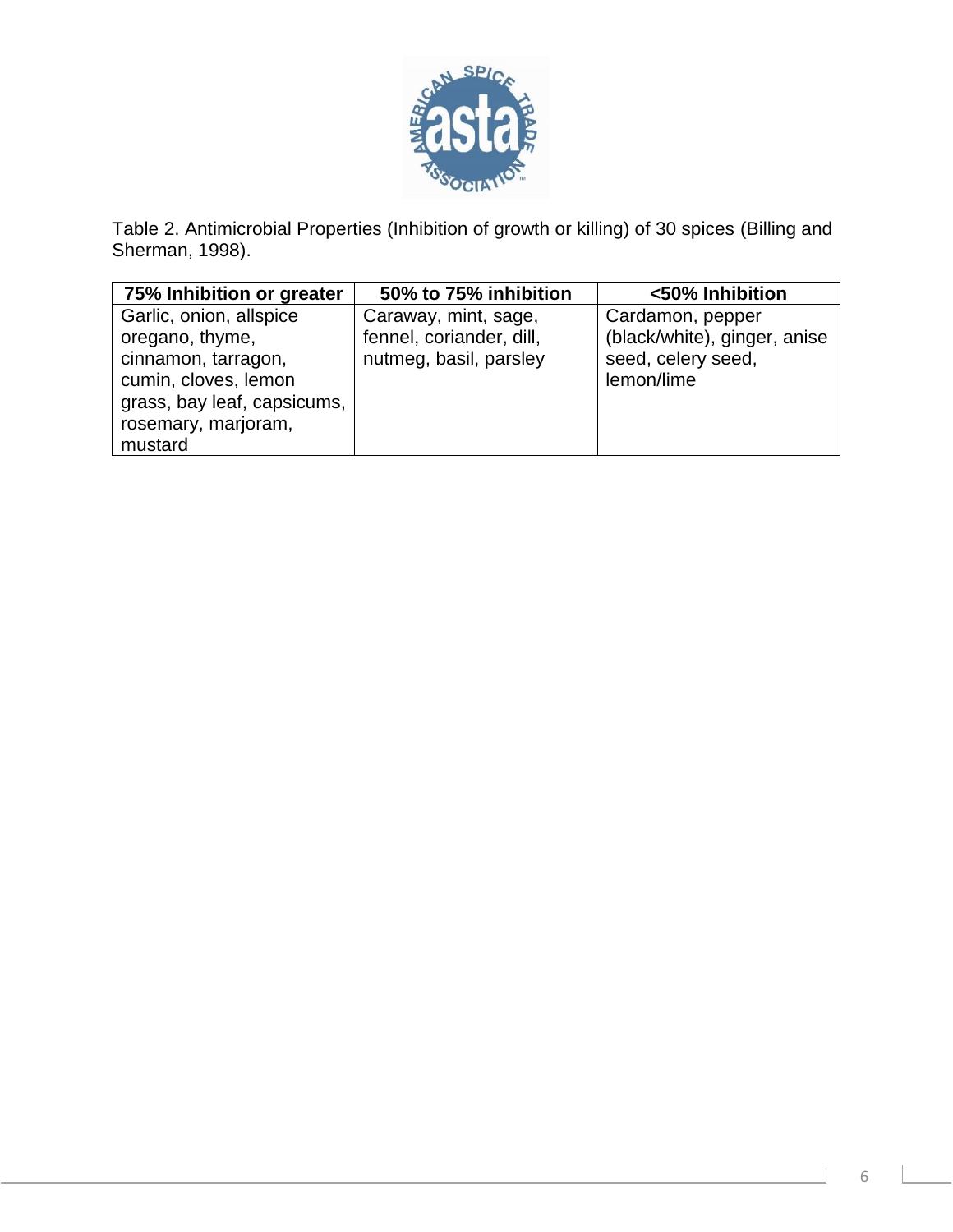

Table 3. Spices categorized by the part of the plant that they are derived from (ASTA, 2016).

| <b>Part of Plant</b> | <b>Spice</b>                                  |  |
|----------------------|-----------------------------------------------|--|
| Aril                 | Mace                                          |  |
| <b>Bark</b>          | Cinnamon                                      |  |
| <b>Berry</b>         | Allspice, juniper, pepper (black, white,      |  |
|                      | green, pink)                                  |  |
| <b>Bud</b>           | <b>Cloves</b>                                 |  |
| <b>Flower</b>        | Chamomile (English, Roman, German,            |  |
|                      | Hungarian), lavender,                         |  |
| Fruit                | Anise (star), capsicums, cardamom,            |  |
|                      | paprika, vanilla                              |  |
| Leaf                 | Balm (lemon), Basil leaf (sweet), Bay         |  |
|                      | leaves, chervil, chives, cilantro, dill weed, |  |
|                      | marjoram, oregano, parsley, peppermint,       |  |
|                      | rosemary, sage, savory, spearmint,            |  |
|                      | tarragon, thyme                               |  |
| Root                 | Galangal, ginger, horseradish                 |  |
| Seed                 | Anise seed, black caraway (Russian,           |  |
|                      | Black cumin), caraway seed, celery seed,      |  |
|                      | coriander, cumin seed, dill seed, fennel      |  |
|                      | seed, fenugreek seed, mustard seed,           |  |
|                      | nutmeg, poppy seed, sesame                    |  |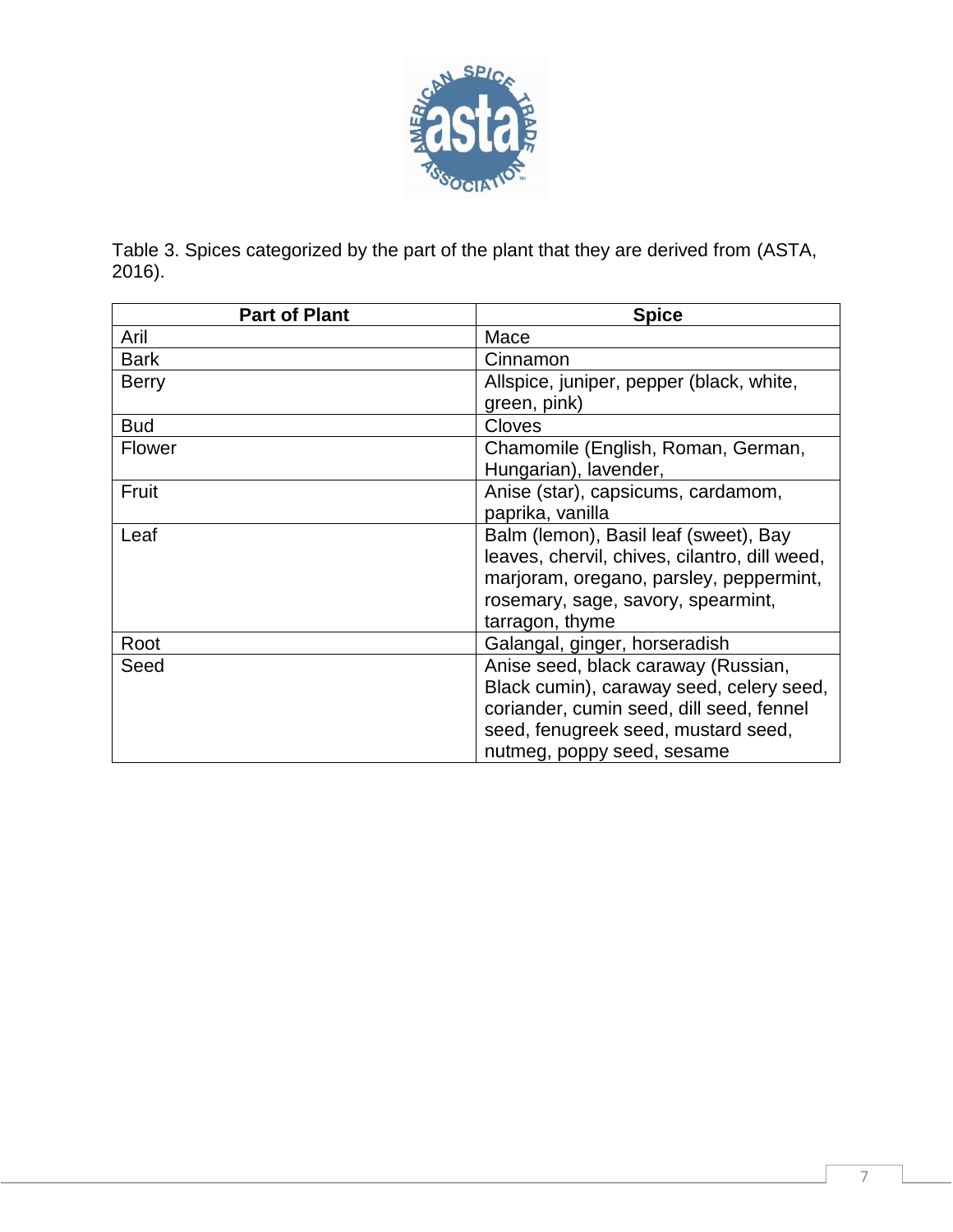

Table 4. Spices categorized by the part of the plant that they are derived from (ASTA, 2016) which are not included in the Billing and Sherman (1998) review.

| <b>Part of Plant</b> | <b>Spice</b>                             |  |
|----------------------|------------------------------------------|--|
| Aril                 | Mace                                     |  |
| <b>Bark</b>          |                                          |  |
| <b>Berry</b>         | Juniper                                  |  |
| <b>Bud</b>           |                                          |  |
| Flower               | Chamomile (English, Roman, German,       |  |
|                      | Hungarian), lavender                     |  |
| Fruit                | Paprika, vanilla                         |  |
| Leaf                 | Balm (lemon), chervil, chives, cilantro, |  |
|                      | peppermint, savory, spearmint            |  |
| Root                 | Galangal, horseradish                    |  |
| Seed                 | Fenugreek seed, poppy seed, sesame       |  |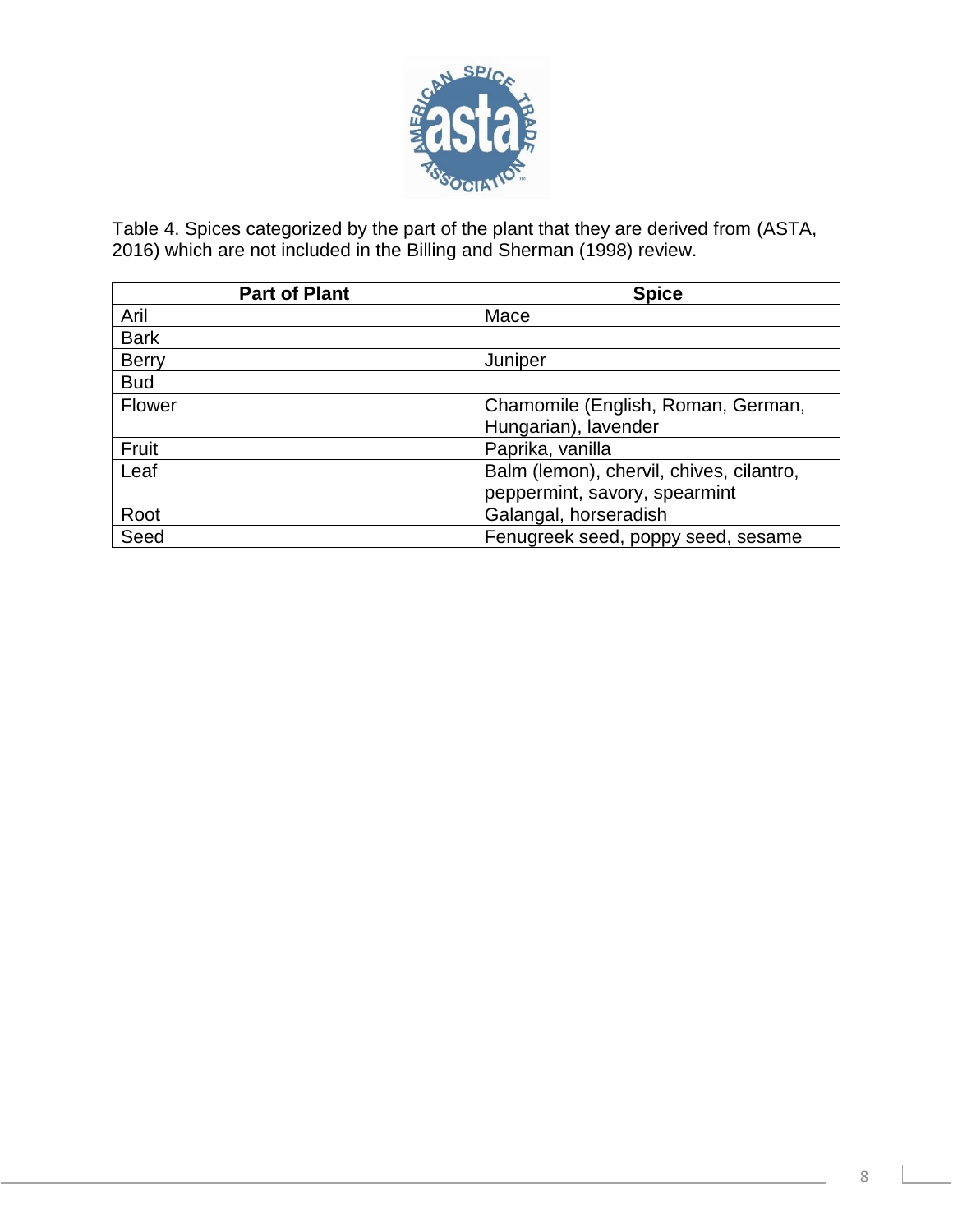

Table 5. Proposed spice groupings for validation studies.

| Degree of<br><b>Inhibition</b>                    | <b>Proposed Group</b><br><b>Number</b> | <b>List of Spices</b>                                                                                                                                            | <b>Spices Included by</b><br>Default <sup>1</sup>                                                                                                                                                                                                             |
|---------------------------------------------------|----------------------------------------|------------------------------------------------------------------------------------------------------------------------------------------------------------------|---------------------------------------------------------------------------------------------------------------------------------------------------------------------------------------------------------------------------------------------------------------|
| Most Inhibitory<br>(>75%)                         |                                        | Garlic, onion,<br>allspice oregano,<br>thyme, cinnamon,<br>tarragon, cumin,<br>cloves, lemon<br>grass, bay leaf,<br>capsicums,<br>rosemary,<br>marjoram, mustard | Mace, Juniper,<br>Chamomile (English,<br>Roman, German,<br>Hungarian),<br>lavender Paprika,<br>vanilla Balm<br>(lemon), chervil,<br>chives, cilantro,<br>peppermint, savory,<br>spearmint, Galangal,<br>horseradish,<br>Fenugreek seed,<br>poppy seed, sesame |
| Intermediate<br><b>Inhibition</b><br>(50% to 75%) | $\overline{2}$                         | Caraway, mint,<br>sage, fennel,<br>coriander, dill,<br>nutmeg, basil,<br>parsley                                                                                 |                                                                                                                                                                                                                                                               |
| Less Inhibition<br>$(<50\%)$                      | 3                                      | Cardamon, pepper<br>(black/white),<br>ginger, anise seed,<br>celery seed,<br>lemon/lime                                                                          |                                                                                                                                                                                                                                                               |
|                                                   |                                        |                                                                                                                                                                  |                                                                                                                                                                                                                                                               |

1 In the absence of other data, the spices which are included in the ASTA list but not in the Billing and Sherman (1998) paper are placed in the "most inhibitory" category.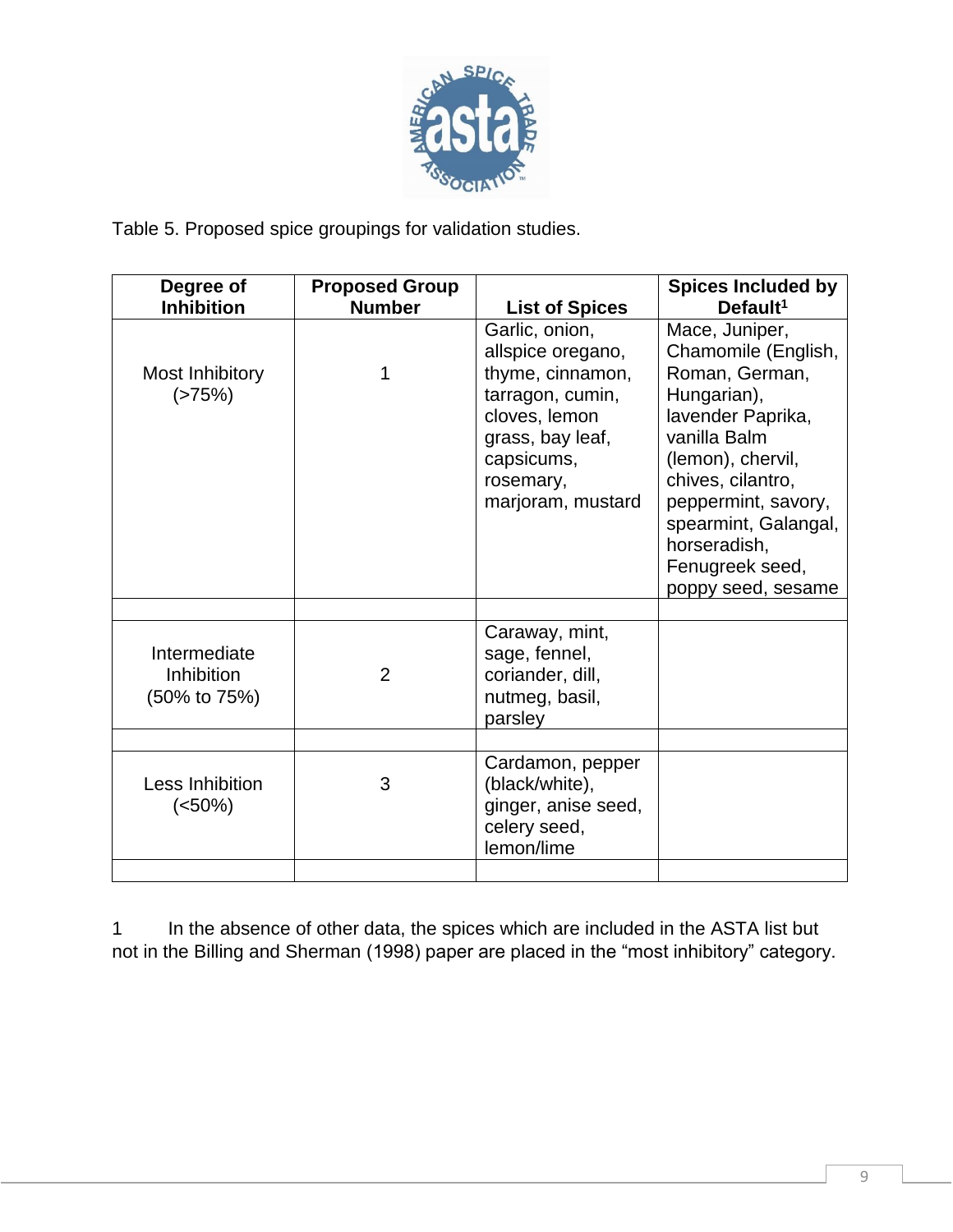

Figure 1. Antimicrobial Properties (Inhibition of growth or killing) of 30 spices for which appropriate data were available, arrayed from greatest to least inhibition.